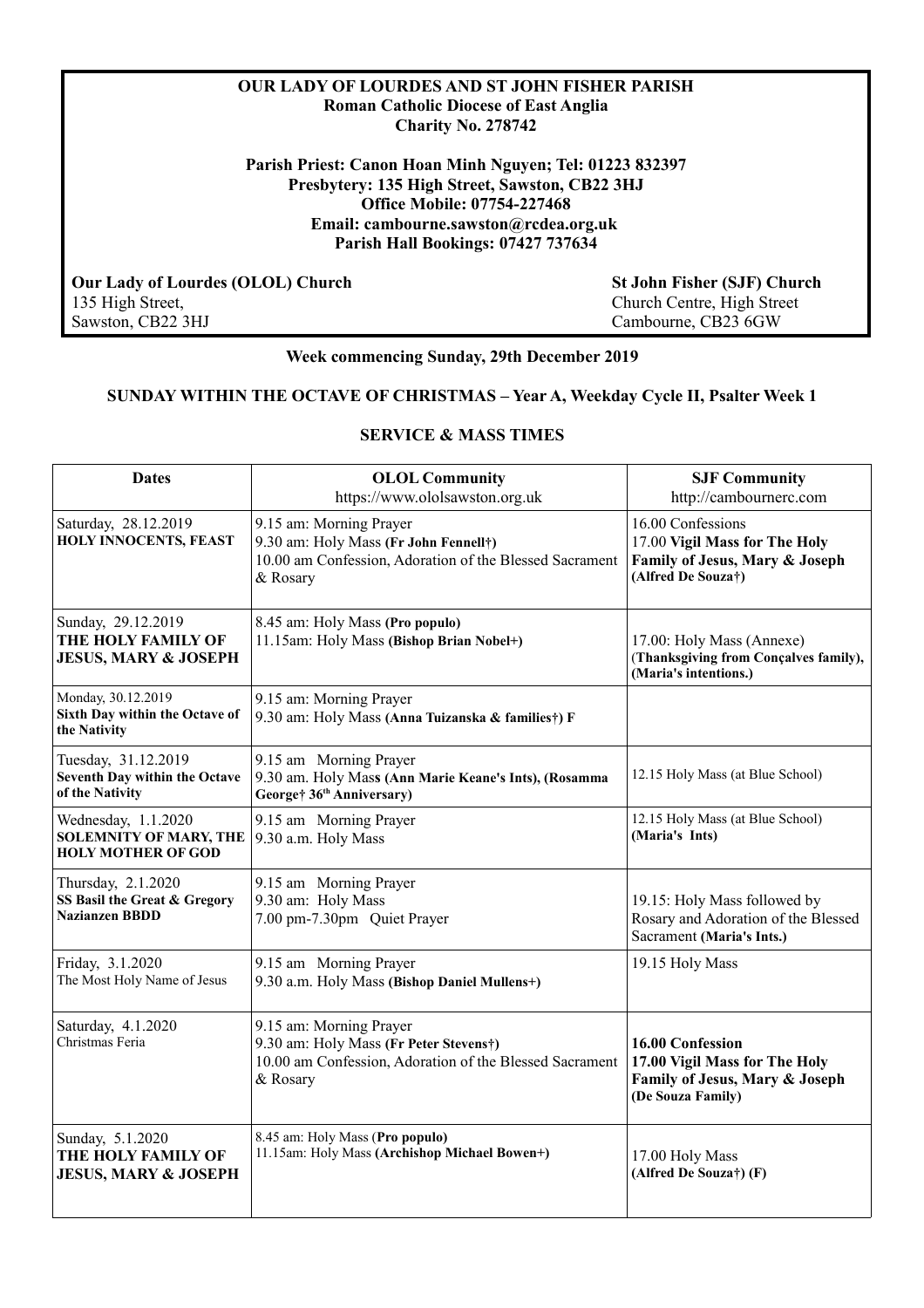**\* Welcome** all visitors and regular Mass participants. Please stay for coffee/tea in the foyer after SJF 5.00 pm Vigil Mass on Saturday; in OLOL Presbytery after 8.45 am Sunday Mass, and in the Church Hall after 11.15 am Sunday Mass.

*In Memoriam:* All who have gone before us, especially members of our communities whose anniversaries occur around this week: Anthony Ross, Anna Szakajko, Pauline Theresa Morrin, Jack Allan, Reginald Huddleston, Louise Corrigan, Margaret Smith, Ann Bernadette Butler, Bernard Cullen, and Doris Wilkins.

### **LAST WEEK, THERE WERE 95 PEOPLE AT 5PM MASS (SJF), 111 PEOPLE AT 8.45AM (OLOL), 167 PEOPLE AT 11.15AM MASS (OLOL), AND 42 PEOPLE AT 5PM MASS (SJF). TOTAL 415 PEOPLE ATTENDING MASS IN THE PARISH.**

**\* COLLECTIONS:** Thank you very much for your generosity.

**- OLOL: Offertory:** £257, Standing Orders: £752, Stipends: £35, Donations: £135.

**- SJF:** Saturday collection: £144, Sunday collection: £78.80, Standing Orders: £217.

#### **CHRISTMAS:**

**- Mass attendace: On Christmas Eve, there were 208 people at 4pm Mass (Cambourne), 151 people at 6pm Mass (Sawston), 130 people at 9pm Mass (Sawston). On Christmas Day, there were 32 people at 8am Mass (Cambourne) and 167 people at 10am Mass (Sawston). Total: 688 people.**

**- Offering: £113.30 (Cambourne, 8am Mass. Figure of 4pm Mass will be published next week), and £1352 (Sawston). Total: £1465.30.**

**Fr John is grateful to all of you for your wishes, gifts, and donations. May God reward you for your kindness and generosity.**

**\* DONATIONS:** If you would like to make a donation by cheque, direct debit, or standing order, please see below:

**- CAMBOURNE:** Cheques payable to **SJF CHURCH**. Bank transfer details: Barclays Bank UK Plc, Cambridge Branch, Sort code: 20-17-20, Account number 33031454.

**- SAWSTON:** Cheques payable to **OLOL & SJF PARISH**. Bank transfer details: Barclays Bank UK Plc, Cambridge Branch, Sort code: 20-17-20, Account number 03187187. Please note that although this is named as a parish account it is in fact the Sawston account.

**\* LEGACY & WILLS:** If you would like to leave a legacy or include the Parish in your will, please contact Fr. John or

a member of the Finance Committees.

**\* FROM DON SANDRO BARBIERI:** He is now working in Ethiopia, and is known as Abba Sandro according to the local custom. He recently sent the following email.

#### Dear Father John,

Thank you very much for helping me and Abol's community. I will be happy if you can help us support the Catholic school. In my compound there is a kindergarten with about 170 children. We started last year and we are becoming good.

There are 3 teachers with degree and 2 assistant teachers, 1 cleaner. Their salaries are: 1 teacher 100 € every month for 12 months 1 assistant teacher  $70 \notin$  every month for 12 months 1 cleaner 50  $\epsilon$  every month for 12 months

If your community can contribute paying a salary of one teacher or more, it will be wonderful Or, if you prefer, we offer first aid every day to the children: wounds, burns, infections, insect bites … so we have to buy a lot of materials like disinfectant, plasters, gauzes, antibiotic creams. Every month is around 200 €, also because we send people to the health centre or to the hospital when we can't do anything. And for any thing, in Ethiopia, the people must pay.

If you need more information, don't worry to ask me. God bless you and Sawston and Cambourne communities.

In response to the above email we have received:

- SJF: £150 from Advent activities; £50 and £300 donations, and the salary of one teacher for 12 months. - OLOL: £100 donation.

If anyone wishes to support Abba Sandro's community, money can be sent directly to either of the Parish accounts and marked "Ethiopia". In addition we will take a second collection on Epiphany Sunday ('Christmas Day' in Ethiopia).

#### **SJF COMMUNITY NEWS**

**+ MASS EVERYDAY:** There may be Mass every day for SJF Community from 6th January 2020. Suggested times for Mass: Mondays, Tuesdays & Wednesdays at 12.15 noon; Thursdays & Fridays at 7.15pm; Saturdays & Sundays at 5pm. Many thanks to a family who pledged to pay for the rent on Wednesdays for one year.

**+ NEW YEAR MASS:** There will be Mass on New Year Day at the Blue School at 12.15 noon. Everybody welcome.

**\* First Holy Communion Classes will start on Saturday 11th of January 2020 at 4pm in the Annexe. It is hoped that there will be enough pupils**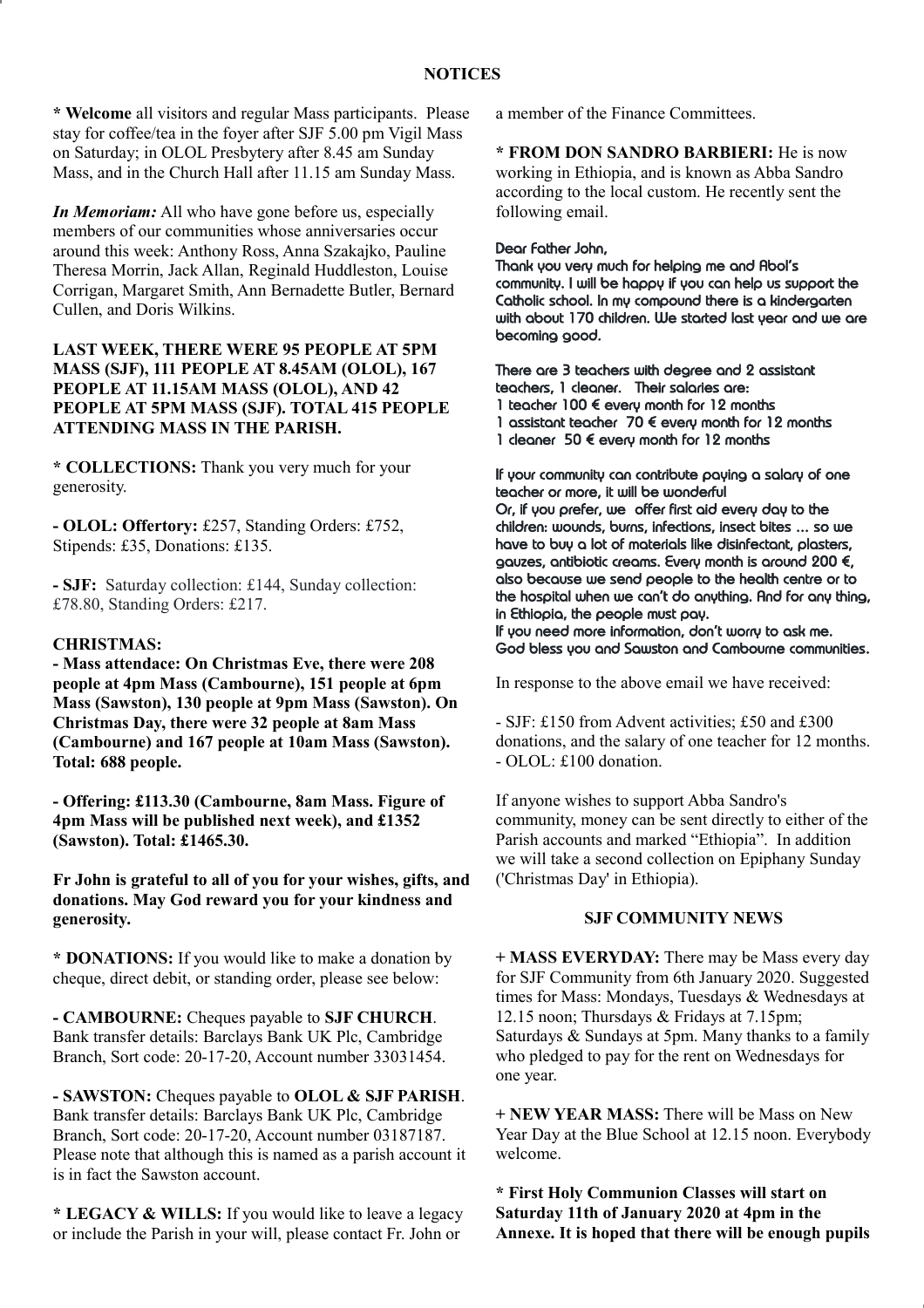**for our class.**

**+ Confirmation Class will start on Sunday 12th January at 4pm. Confirmation is at 5pm Mass on Saturday 16th May 2020 in the Annexe. Please bring your form, Baptism Certificate, and First Holy Communion Certificate when you join the class.**

## **OLOL COMMUNITY NEWS**

**+ Quiet Time before Mass:** It is recommended that we keep silence for a few minutes before Mass. Silence gives us the opportunity to listen to God's voice in our hearts and helps us to prepare ourselves for the Mass.

**+ PARKING AT OLOL:** It would be helpful if drivers could park responsibly so that anyone who may need to leave before the end of Mass can do so. Your co-operation would be greatly appreciated.

**+ FIRST HOLY COMMUNION CLASS** for years 3 and above begins on Sunday,  $12<sup>th</sup>$  January, 5.00 pm-6.00 pm. Please email: amyharrison37@yahoo.co.uk for further information. Application forms are on the Parish website. Any forms already issued should be completed and returned as soon as possible, preferably before  $12<sup>th</sup>$  January 2020.

**+ A new initiative aimed at children in the school years** 1 and 2 will start soon in OLOL. The classes will be looking at the fundamental truths of the Catholic faith through the lives and teachings of our popular saints and will be held in the Parish Hall on Sundays from 10.15 to 11.00 on the following dates in 2020: 26 Jan, 22 Mar, 19 May, 14 June, and 12 July. If you are interested, please e-mail Agata (agatad\_urso@hotmail.com or Nieva  $(nievacotez@gmail.com)$ 

**+ For Your Diary 2020:** 

**\* Wednesday 4th March: A talk by Sue Price (Margaret Beaufort Institute of Theology) on the Gospel according to Matthew, followed by tea and cakes at 3pm in the church hall. It is an opportunity for all of us to understand more about the God Who Speaks.**

**\* Wednesday 13th May: A social evening for the Parish with a talk by Anna Abram (Principal, MBIT). Please come for a piece of cheese and a glass of wine, and get to know each other as members of the parochial family.**

#### **DIOCESAN NEWS**

**+ Epiphany Candlelight Mass** - Sunday 5th January 5pm. For all young people and their families from across the diocese. Followed by hot dogs, a bonfire and fireworks. There will be a collection of presents for children who are refugees (please bring wrapped presents and indicate whether suitable for a boy or girl or either, and approximate age). Held at The White House, 21 Upgate, Poringland, Norwich. Organised by the Diocesan Youth Service.

## **OTHER NEWS**

+**The God Who Speaks:** In response to the Bishops' initiative to help people connect more with Scripture, OLEM are starting a new group to read and pray with Scripture (lectio divina). Why not come along and enter more deeply into prayer and knowledge of the Gospel? No prior knowledge or expertise is needed! Just come with an open heart. We meet at 18:30 in the parish hall of Our Lady and the English Martyrs. Email: scripture@olem.org.uk to let them know you are thinking of coming, please.' If anyone is interested in attending why not go along and learn and then perhaps we could form a group in Sawston.

**+ Radio Maria England** is recruiting a part-time editorial assistant to be based in Cambridge. Competitive salary and other benefits offered for both positions.. Please contact Harry Ngatchu, Operations Manager, at [radiomariaengland@gmail.com](mailto:radiomariaengland@gmail.com)

**+ HANDICAPPED CHILDREN'S PILGRIMAGE TRUST** appeals for volunteer helpers to support disabled children from Cambridgeshire on HCPT Pilgrimage to Lourdes, 12th-18th April 2020. A week of fun, singing and service. They are also keeping a lookout for potential children. If any families whose children have disabilities or are going through a particularly hard time, who could benefit. Contact: group104@hcpt.org.uk.

**+ 52nd International Eucharistic Congress**, from 13th to 20th September 2020, in Budapest, Hungary. Everyone is invited. Information about the programme and registration: www.iec2020.hu/en/registration

+ **Medjugorje Pilgrimage** 28th April - 5th May 2020. £645 half board including flights. For full information please contact Nessa Tjinakiet. Email tjinakiet $\omega$ hotmail.com or 01223 860871.

#### **+ CAMBRIDGE JUSTICE & PEACE GROUP**:

Maggie and the socials team would very much like some help with organising the monthly socials for the refugee families. These are hugely valuable opportunities for the families to see each other and for our volunteers to meet the families. Please contact her via www.cambridgerefugees.org .

**+ CAFOD Volunteer** wanted in Cambridge on Monday or Thursday mornings: Office volunteers are key members of the CAFOD team, carrying out administrative tasks and helping CAFOD to build strong partnerships with the local Catholic community. For more information contact: Jane Crone, CAFOD Volunteer Centre, Margaret Beaufort Institute of Theology, 14 Grange Rd Cambridge. CB3 9DU, C.358552 or 07779 804252.